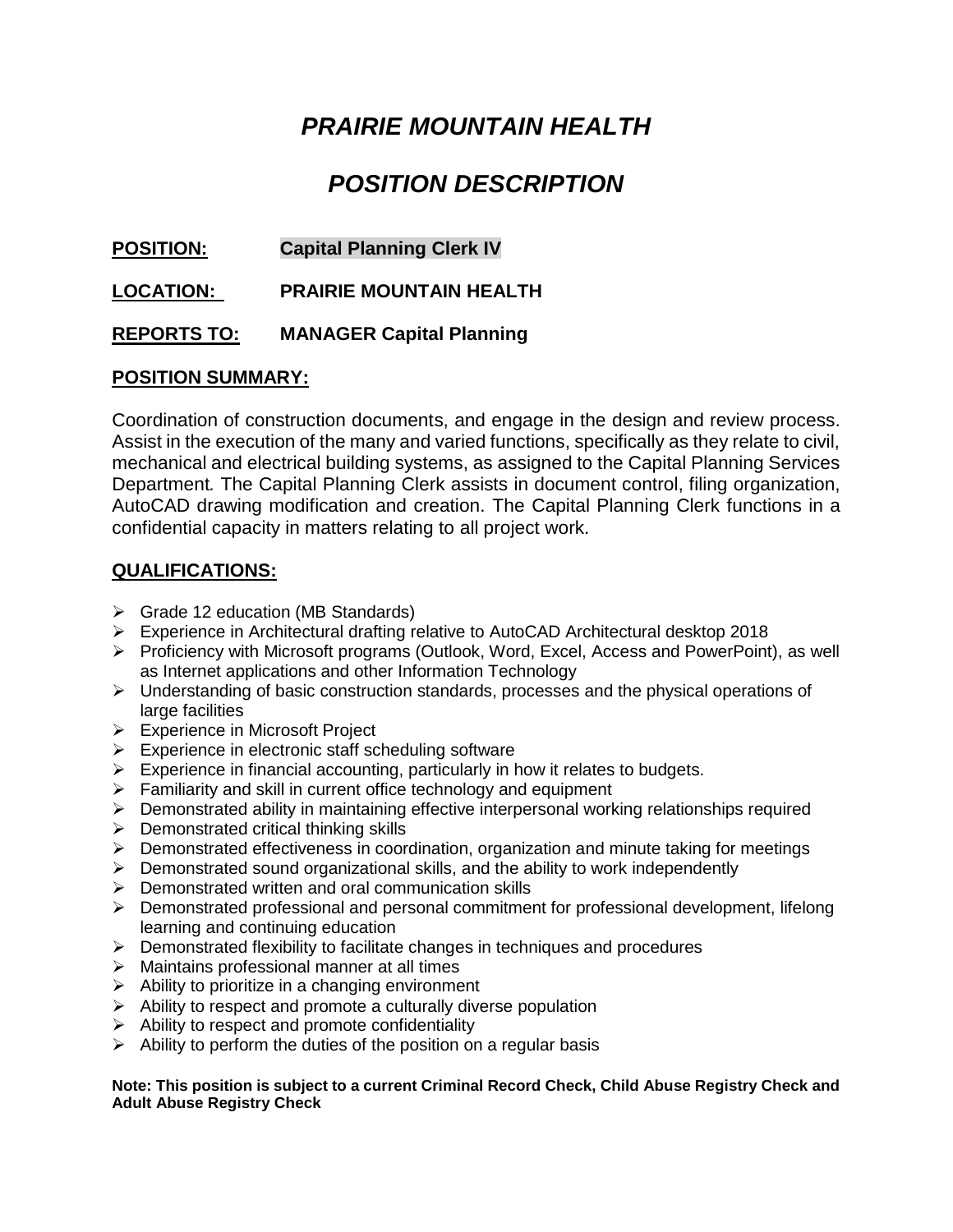## **RESPONSIBILITIES:**

#### **Overview:**

- ➢ Creates and updates existing drawings on Architectural desktop 2018. (AutoCAD)
- ➢ Document Controller; organizes filing systems, which include drawings, specifications, and all correspondence as it relates to construction projects
- $\triangleright$  Acts as the point person for drawings requests
- ➢ Works closely with Project Coordinators
- ➢ Types correspondence, memos, reports, specifications, financial statements, charts etc.
- $\triangleright$  Acts as a liaison with stakeholders (internal & external) and other outside agencies
- $\triangleright$  Arranges meetings and appointments (including space and visual aids as required), and takes minutes at selected meetings
- $\triangleright$  Maintains various financial files as they relate to ongoing construction and projects
- $\triangleright$  Maintains appropriate and up-to-date computer programs for the Capital Planning Services Department
- $\triangleright$  Works with a summer student
- $\triangleright$  Completes other duties as assigned

## **A. PATIENT SAFETY**

- 1. Performs in a manner that enhances patient safety
- 2. Participates in and supports the region's Patient Safety Initiatives and Programs
- 3. Reduces to a degree that is reasonably practicable the rate of adverse events by learning to anticipate and manage them, to reduce the likelihood and severity of their occurrence
- 4. Studies adverse events in detail and understands how they arise
- 5. Feeds this knowledge into the design of processes, professional practices and systems
- 6. Redesigns systems to make Prairie Mountain Health more resilient to the inherent risks, hazards, and harms of "doing business"

#### **B. CONTINUOUS QUALITY IMPROVEMENT**

1. Participates in the region's Continuous Quality Improvement Program and Accreditation Program

#### **C. ENVIRONMENTAL**

- 1. Provides a safe environment by ensuring the adherence to Workplace Safety and Health Regulations and Policies and Infection Control Guidelines
- 2. Adheres to all safety and health rules and follows recommended Safe Work Procedures
- 3. Co-operates with the Workplace Health & Safety Committee as necessary
- 4. Demonstrates a working knowledge of Workplace Hazardous Materials Information systems (WHMIS) and adheres to procedures for handling and storing controlled substances as described in the Material Safety data Sheets (MSDS)
- 5. Demonstrates understanding of role and responsibilities in fire prevention and disaster preparedness and participates in safety and health programs including the Fire, Disaster and evacuation plan
- 6. Participates in the development of Safe Work Procedures